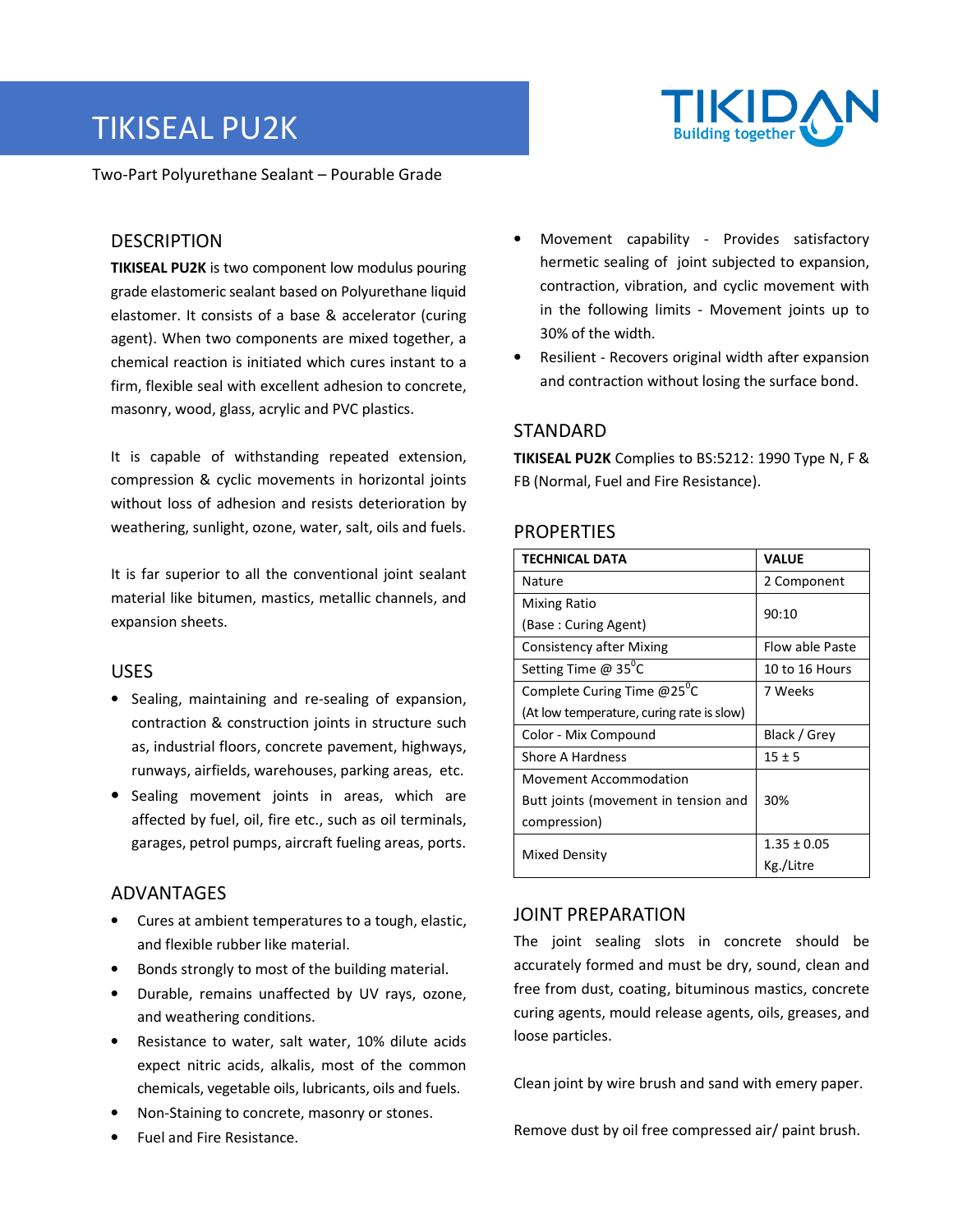

Wipe out oil and grease by solvent soaked cloth (such as xylene, toluene, or acetone.)

#### **JOINT SIZE SUITABILITY**

| Joint Width (mm) | Single application - Min.6, Max.25    |  |
|------------------|---------------------------------------|--|
|                  | Multiple Application - 50mm           |  |
| Joint Depth (mm) | Porous Substrate - Min.10, Max.25     |  |
|                  | Non-Porous Substrate - Min.6, Max. 25 |  |
| Width: Depth     | Butt Joint - 2:1                      |  |
|                  | Floor Joint - 1:1                     |  |

# APPLICATION INSTRUCTIONS

Avoid application below 10<sup>o</sup>C temperatures. Avoid application on damp or moist substrate.

#### **MASKING TAPE**

Apply self-adhesive masking tape, such as clothe tape, polyethylene tape, cellophane on both edges of the joint. It is used to improve the neatness of finished seal by protecting the face edges of the joint. It may be removed immediately after tooling of the sealant.

#### **PRIMING**

For porous or absorbent surfaces, application of two coats of **TIKI PRIME–PS** primer is recommended, the primer applied by brush on sides of joints surface at interval of 30 minutes. Allow primed surface to become touch-dry before application of **TIKISEAL PU2K.** 

#### **BACK-UP MATERIAL**

A suitable back-up material, such as cross-linked PE foam, strip or rod should be inserted in to the joint to provide correct joint depth for **TIKISEAL PU2K.** 

#### **BOND BREAKER**

If joint is not deep enough to accept back-up material or if inserted back-up material surface is contaminated with primer, a bond breaker tape (self-adhesive PE) should be inserted into base of the joint or above the back-up material to avoid adhesion to third surface.

#### **MIXING**

The base and accelerator compounds supplied are packed in pre-weighed quantity as per mixing ratio.

Mix the material of individual container. Transfer entire quantity of accelerator to the base compound tin and mix it thoroughly to a uniform grey colour.

Mixing can be done manually with spatula, palette knife or special flat stirrer attached to a low speed electric mixer.

### **POURING**

After mixing the two components, the mix is suitable for pouring directly from the container into the joints. Pour the mixed material in to the joints. This pourable grade level itself to form a smooth and clean surface.

The finished level of the seal should be recessed below the trafficked surface.

#### **FINISHING**

It is desirable that a smooth surface is obtained. Tool the sealant by pressing puffy knife or flat tool against sealant surface, moving along the length of the joint.

Tooling breaks air bubbles and exposes any air pockets present. Tooling compresses the sealant, thus promoting adhesion to the joint sides.

After tooling the masking tape should be removed immediately. Soap solution can be used to smoothen the sealant surface.

## **COVERAGE**

**TIKISEAL PU2K** Sealant: The number of running meter work done in 1 kg. of **TIKISEAL PU2K** sealant, can be calculated by following formula: -

 $L = 725 / (W \times D)$